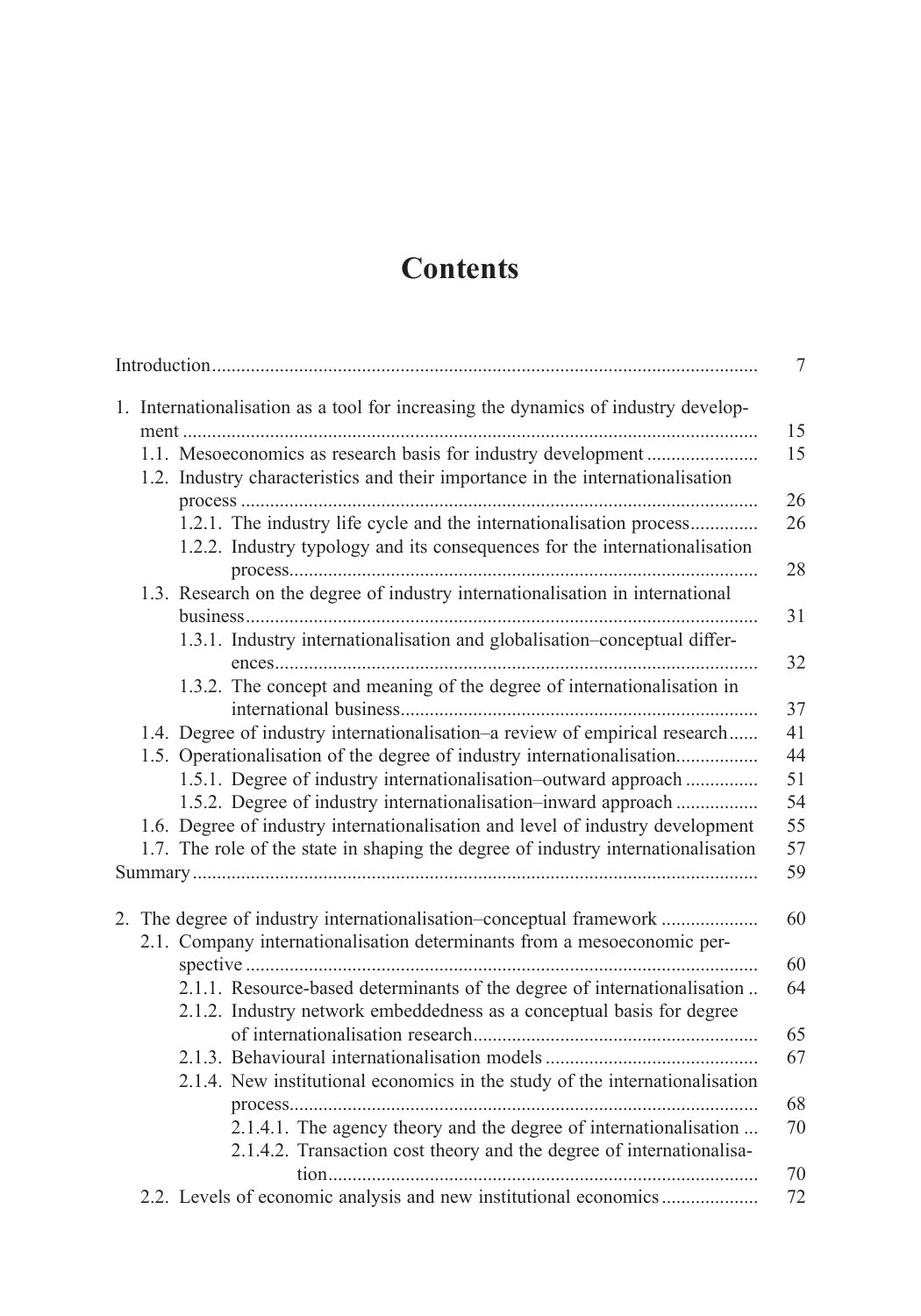|  | 2.3.1. New institutional economics as a supplementation to neoclassical                                                                  |          |
|--|------------------------------------------------------------------------------------------------------------------------------------------|----------|
|  | 2.3.2. Bounded rationality and opportunism as a conceptual basis for the                                                                 | 74<br>77 |
|  | 2.4. Transaction costs in degree of industry internationalisation research<br>2.4.1. The transaction costs notion-conceptual differences | 80<br>81 |
|  | 2.4.1.1. Transaction costs as a consequence of property rights                                                                           | 81       |
|  | 2.4.1.2. Transaction costs and the nature of transactions                                                                                | 83       |
|  | 2.4.2. The role of transaction costs in firm and industry level analysis                                                                 | 84<br>85 |
|  | 3. The degree of industry internationalisation from the perspective of new institu-                                                      |          |
|  |                                                                                                                                          | 86       |
|  |                                                                                                                                          | 86       |
|  |                                                                                                                                          | 91       |
|  |                                                                                                                                          | 92       |
|  |                                                                                                                                          | 93       |
|  | 3.1.4. The degree of industry inward internationalisation                                                                                | 93       |
|  |                                                                                                                                          | 94       |
|  |                                                                                                                                          | 94       |
|  |                                                                                                                                          | 95       |
|  |                                                                                                                                          | 96       |
|  |                                                                                                                                          | 100      |
|  | 3.3.1. Comments on the transaction cost operationalisation attempts                                                                      | 102      |
|  | 3.3.2. Measurement of transaction costs-applied approach                                                                                 | 103      |
|  |                                                                                                                                          | 107      |
|  |                                                                                                                                          | 109      |
|  | 4. The impact of the economic crisis on the macroeconomic and industry situa-                                                            | 110      |
|  | 4.1. Europe's developmental indicators between 2007 and 2015                                                                             | 110      |
|  |                                                                                                                                          | 118      |
|  | 4.3. The situation of Polish industries during and after the crisis                                                                      | 122      |
|  |                                                                                                                                          | 128      |
|  | 5. The degree and determinants of industry internationalisation–the case of Po-                                                          | 130      |
|  | 5.1. Degree of industry internationalisation measure-establishing the weights                                                            | 130      |
|  | 5.2. Degree of industry internationalisation and its characteristics-chosen                                                              | 134      |
|  | 5.3. An attempt at industry segmentation-cluster analysis through the lens of                                                            | 144      |
|  |                                                                                                                                          | 149      |